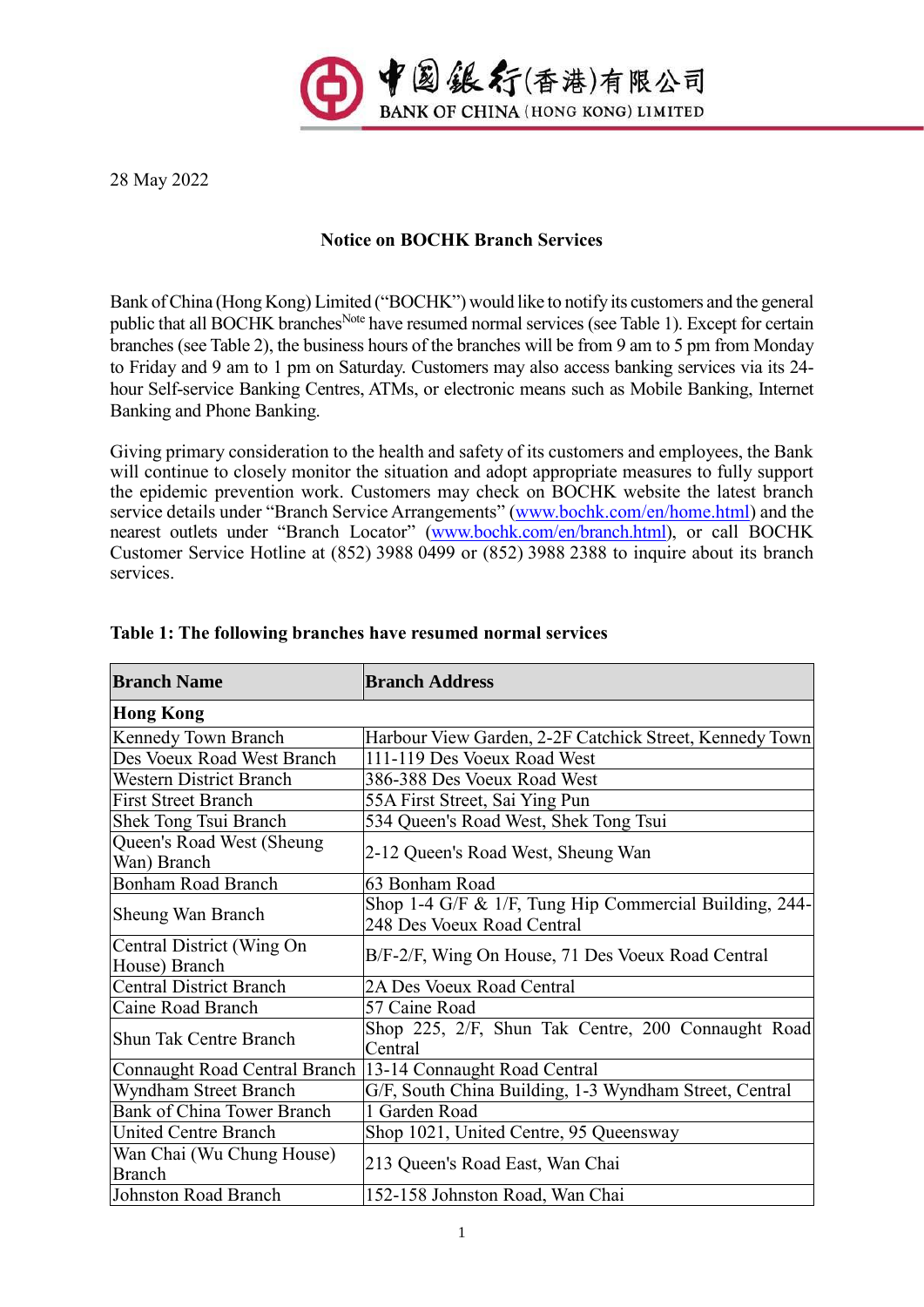

| <b>Branch Name</b>                               | <b>Branch Address</b>                                                                        |  |
|--------------------------------------------------|----------------------------------------------------------------------------------------------|--|
| <b>Hong Kong</b>                                 |                                                                                              |  |
| Harbour Road Branch                              | Shop 6, G/F, Causeway Centre, 28 Harbour Road, Wan Chai                                      |  |
| Wan Chai (China Overseas<br>Building) Branch     | 139 Hennessy Road, Wan Chai                                                                  |  |
| 409 Hennessy Road Branch                         | 409-415 Hennessy Road, Wan Chai                                                              |  |
| Causeway Bay Branch                              | Shop B, C & D on G/F & 1/F-3/F, Radio City, 505 Hennessy<br>Road, Causeway Bay               |  |
| Leighton Road Branch                             | Shop A & B, G/F, First Commercial Building, 33-35<br>Leighton Road, Causeway Bay             |  |
| Happy Valley Branch                              | 11 King Kwong Street, Happy Valley                                                           |  |
| Happy Valley Wealth<br><b>Management Centre</b>  | Nos. 49-51A, Sing Woo Road, Happy Valley                                                     |  |
| King's Road Branch                               | 131-133 King's Road, North Point                                                             |  |
| North Point (King's Centre)<br><b>Branch</b>     | 193-209 King's Road, North Point                                                             |  |
| North Point (Hang Ying<br>Building) Branch       | Shop B1, 318-328 King's Road, North Point                                                    |  |
| Centre                                           | North Point Wealth Management Shop 5B, G/F, Roca Centre, 460-470 King's Road, North<br>Point |  |
| North Point Branch                               | Shop B & C, G/F, King's Towers, 480 King's Road, North<br>Point                              |  |
| Healthy Village Branch                           | Shop 1&2, Healthy Village Phase II, 668 King's Rd, North<br>Point                            |  |
| Java Road Branch                                 | Shop B, G/F, Kiu Wah Building, 188-194 Java Road, North<br>Point                             |  |
| Quarry Bay Branch                                | Parkvale, 1060 King's Road, Quarry Bay                                                       |  |
| Taikoo Shing Branch                              | Shop P1025-1026, Chi Sing Mansion, Taikoo Shing                                              |  |
| Taikoo Shing Branch Safe Box<br>Service Centre   | Shop G1006, Hoi Shing Mansion, Taikoo Shing                                                  |  |
| Sai Wan Ho Branch                                | 142-146 Shau Kei Wan Road, Sai Wan Ho                                                        |  |
| Shau Kei Wan (Po Man<br>Building) Branch         | 260-262 Shau Kei Wan Road, Shau Kei Wan                                                      |  |
| Kam Wa Street Branch                             | 3 Kam Wa Street, Shau Kei Wan                                                                |  |
| Siu Sai Wan Branch                               | Shop 19, Cheerful Garden, Siu Sai Wan                                                        |  |
| Heng Fa Chuen Branch                             | Shop 205-208, East Wing Shopping Centre, Heng Fa Chuen,<br>Chai Wan                          |  |
| Lee Chung Street Branch                          | 29-31 Lee Chung Street, Chai Wan                                                             |  |
| Chai Wan Branch                                  | Block B, Walton Estate, 341-343 Chai Wan Road, Chai Wan                                      |  |
| Chai Wan Branch Safe Box<br>Service Centre       | 7 Gold Mine Building, 345 Chai Wan Road, Chai Wan                                            |  |
| Aberdeen Branch                                  | 25 Wu Pak Street, Aberdeen                                                                   |  |
| Tin Wan Branch                                   | 2-12 Ka Wo Street, Tin Wan                                                                   |  |
| Ap Lei Chau Branch                               | 13-15 Wai Fung Street, Ap Lei Chau                                                           |  |
| <b>South Horizons Branch</b>                     | Shop G13 & G15, G/F, Marina Square, West Commercial<br>Block, South Horizons, Ap Lei Chau    |  |
| South Horizons Branch Safe Box<br>Service Centre | Shop 118, Marina Square East Centre, Ap Lei Chau                                             |  |
| Chi Fu Landmark Branch                           | Shop 510, Chi Fu Landmark, Pok Fu Lam                                                        |  |
| Stanley Branch                                   | Shop No.301B, Stanley Plaza                                                                  |  |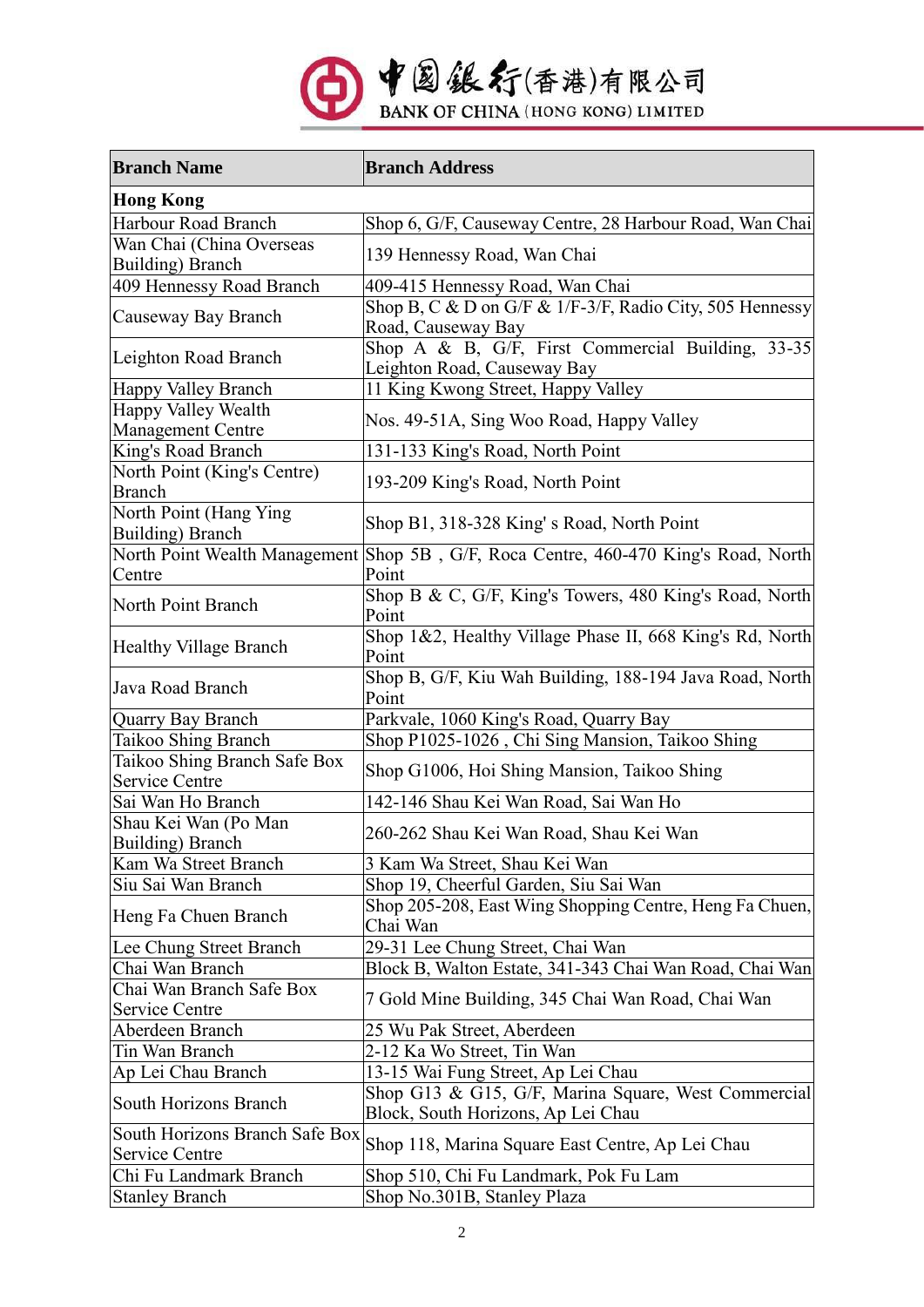

| <b>Branch Name</b>                                     | <b>Branch Address</b>                                                                  |  |
|--------------------------------------------------------|----------------------------------------------------------------------------------------|--|
| <b>Kowloon</b>                                         |                                                                                        |  |
| Hung Hom (Eldex Industrial<br><b>Building</b> ) Branch | 21 Ma Tau Wai Road, Hung Hom                                                           |  |
| Hung Hom Wealth Management<br>Centre                   | 37-39 Ma Tau Wai Road, Hung Hom                                                        |  |
| Ma Tau Wai Road Branch                                 | 47-49 Ma Tau Wai Road, Hung Hom                                                        |  |
| Whampoa Garden Branch                                  | Shop G8B, Site 1, Whampoa Garden, Hung Hom                                             |  |
| Whampoa Wealth Management<br>Centre                    | Shops A1-A2 & G1, G/F, Block A-E Whampoa Estate, Nos.<br>1-15 Tak Man Street, Hung Hom |  |
| Ma Tau Kok Road Branch                                 | 39-45 Ma Tau Kok Road, To Kwa Wan                                                      |  |
| Pak Tai Street Branch                                  | 4-6 Pak Tai Street, To Kwa Wan                                                         |  |
| To Kwa Wan Branch                                      | 80N To Kwa Wan Road, To Kwa Wan                                                        |  |
| <b>Elements Branch</b>                                 | Shop 1003-1004, 1/F, Elements, 1 Austin Road West                                      |  |
| Tsim Sha Tsui East Branch                              | Shop 3, LG/F, Hilton Towers, 96 Granville Road, Tsim Sha<br>Tsui East                  |  |
| Tsim Sha Tsui Branch                                   | 24-28 Carnarvon Road, Tsim Sha Tsui                                                    |  |
| Humphrey's Avenue Branch                               | 4-4A Humphrey's Avenue, Tsim Sha Tsui                                                  |  |
| Kimberley Road Branch                                  | Apartments A-B on G/F & 1/F, Holly Mansion, 37<br>Kimberley Road, Tsim Sha Tsui        |  |
| <b>Cameron Road Wealth</b><br><b>Management Centre</b> | 30 Cameron Road, Tsim Sha Tsui                                                         |  |
| China Hong Kong City Branch                            | Shop 19-20, 2/F, China Hong Kong City, 33 Canton Road,<br>Tsim Sha Tsui                |  |
| China Hong Kong City Wealth                            | Shop 1, UG/F, China Hong Kong City, 33 Canton Road,                                    |  |
| <b>Management Centre</b>                               | Tsim Sha Tsui                                                                          |  |
| <b>Canton Road Wealth</b><br><b>Management Centre</b>  | 60 Canton Road, Tsim Sha Tsui                                                          |  |
| Jordan Road Branch                                     | 1/F, Sino Cheer Plaza, 23-29 Jordan Road                                               |  |
| Yau Ma Tei Branch                                      | 471 Nathan Road, Yau Ma Tei                                                            |  |
| Olympian City Branch                                   | Shop 133, 1/F, Olympian City 2, 18 Hoi Ting Road                                       |  |
| <b>Fuk Tsun Street Branch</b>                          | 32-40 Fuk Tsun Street, Tai Kok Tsui                                                    |  |
| Tai Kok Tsui Branch                                    | 73-77 Tai Kok Tsui Road, Tai Kok Tsui                                                  |  |
| Mong Kok Branch                                        | 589 Nathan Road, Mong Kok                                                              |  |
| Mong Kok (President<br>Commercial Centre) Branch       | 608 Nathan Road, Mong Kok                                                              |  |
| Mong Kok (Silvercorp Int'l<br>Tower) Branch            | Shop B, 707-713 Nathan Road, Mong Kok                                                  |  |
| Mong Kok Road Branch                                   | 50-52 Mong Kok Road, Mong Kok                                                          |  |
| Prince Edward Road West<br>(Mong Kok) Branch           | 116-118 Prince Edward Road West, Mong Kok                                              |  |
| Shanghai Street (Prince Edward)<br><b>Branch</b>       | 689-693 Shanghai Street, Mong Kok                                                      |  |
| Prince Edward Branch                                   | 774 Nathan Road                                                                        |  |
| Waterloo Road Branch                                   | Shop A2, Man Kee Mansion, 86 Waterloo Road                                             |  |
| <b>HKMU</b> Branch                                     | Hong Kong Metropolitan University, 30 Good Shepherd<br>Street, Ho Man Tin              |  |
| Sham Shui Po Branch                                    | 207-211 Nam Cheong Street, Sham Shui Po                                                |  |
| 194 Cheung Sha Wan Road<br><b>Branch</b>               | 194-196 Cheung Sha Wan Road, Sham Shui Po                                              |  |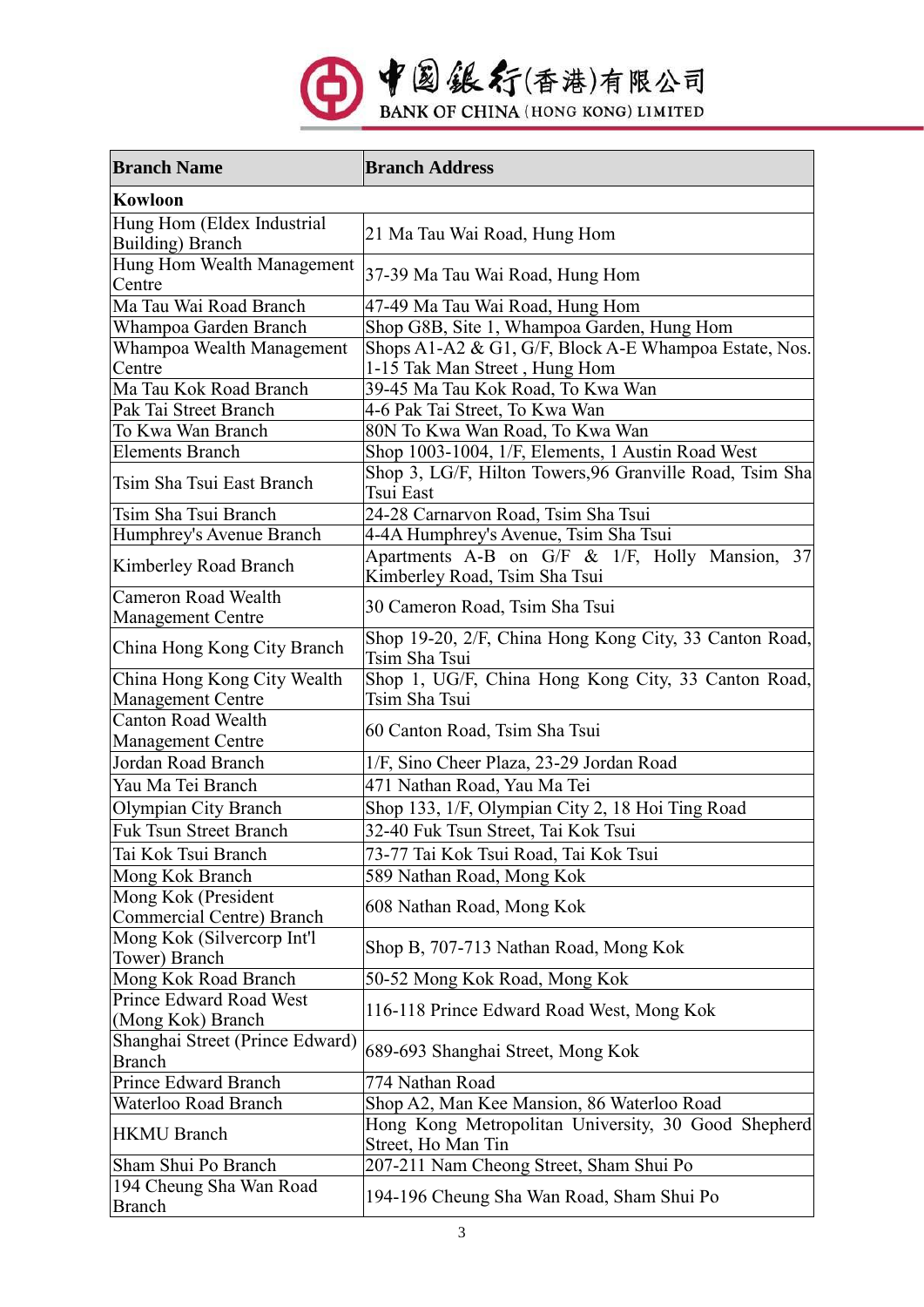

| <b>Branch Name</b>                          | <b>Branch Address</b>                                            |  |
|---------------------------------------------|------------------------------------------------------------------|--|
| Kowloon                                     |                                                                  |  |
| Yu Chau Street Branch                       | 42-46 Yu Chau Street, Sham Shui Po                               |  |
| Dragon Centre Branch                        | Shop 206A, Dragon Centre, 37K Yen Chow Street, Sham<br>Shui Po   |  |
| Lei Cheng Uk Estate Branch                  | Shop 108, Lei Cheng Uk Commercial Centre, Lei Cheng Uk<br>Estate |  |
| Kowloon Plaza Branch                        | Unit 1, Kowloon Plaza, 485 Castle Peak Road                      |  |
| Castle Peak Road (Cheung Sha                |                                                                  |  |
| Wan) Branch                                 | 365-371 Castle Peak Road, Cheung Sha Wan                         |  |
| Mei Foo Wealth Management                   | Shop 17-B, G/F, Mount Sterling Mall, Mei Foo Sun Chuen           |  |
| Centre (Mei Foo WM Centre)                  |                                                                  |  |
| Mei Foo Mount Sterling Mall                 | Shop N47-49, G/F, Mount Sterling Mall, Mei Foo Sun               |  |
| <b>Branch</b>                               | Chuen                                                            |  |
| Stage 2 Mei Foo Sun Chuen                   | 19 Glee Path, Mei Foo Sun Chuen                                  |  |
| <b>Branch</b>                               |                                                                  |  |
| <b>Festival Walk Branch</b>                 | Unit LG256, Festival Walk, Kowloon Tong                          |  |
| Wong Tai Sin Branch                         | Shop G13 & G13A, G/F, Temple Mall South, Wong Tai Sin            |  |
| Diamond Hill Branch                         | G107 Plaza Hollywood, Diamond Hill                               |  |
| Yuk Wah Street Branch                       | 46-48 Yuk Wah Street, Tsz Wan Shan                               |  |
| Chuk Yuen Estate Banking                    | Shop S001A, G/F, Chuk Yuen Plaza, Chuk Yuen South                |  |
| <b>Services Centre</b>                      | Estate                                                           |  |
| Choi Wan Estate Banking                     | Shop No. A318, 3/F, Choi Wan Shopping Centre Phase II,           |  |
| <b>Services Centre</b>                      | No. 45 Clear Water Bay Road, Ngau Chi Wan                        |  |
| Choi Hung Branch                            | 19 Clear Water Bay Road, Ngau Chi Wan                            |  |
| Choi Hung Road Branch                       | 58-68 Choi Hung Road, San Po Kong                                |  |
| Tai Yau Street Branch                       | 35 Tai Yau Street, San Po Kong                                   |  |
| <b>Tseuk Luk Street Wealth</b>              | 86 Tseuk Luk Street, San Po Kong                                 |  |
| Management Centre                           |                                                                  |  |
| Lok Fu Branch                               | Shop G204, G/F, Lok Fu Place, 198 Junction Road                  |  |
| Nga Tsin Wai Road Branch                    | 25 Nga Tsin Wai Road, Kowloon City                               |  |
| Prince Edward Road (Kowloon<br>City) Branch | 382-384 Prince Edward Road, Kowloon City                         |  |
| Kowloon Bay Branch                          | Shop 2, Telford House, 16 Wang Hoi Road, Kowloon Bay             |  |
| Telford Plaza Branch                        | Shop Unit P2-P7, Telford Plaza, No.33 Wai Yip Street,            |  |
|                                             | Kowloon Bay                                                      |  |
| Wang Kwun Road Branch                       | Unit G1, G/F, Nan Fung Commercial Centre, 19 Lam Lok             |  |
|                                             | Street, Kowloon Bay                                              |  |
| 169 Ngau Tau Kok Road Branch                | 169 Ngau Tau Kok Road, Ngau Tau Kok                              |  |
| Ngau Tau Kok Road (Kwun<br>Tong) Branch     | 327 Ngau Tau Kok Road, Kwun Tong                                 |  |
| Hoi Yuen Road Branch                        | 55 Hoi Yuen Road, Kwun Tong                                      |  |
| Kwun Tong Plaza Branch                      | G1 Kwun Tong Plaza, 68 Hoi Yuen Road, Kwun Tong                  |  |
| 26 Fu Yan Street Branch                     | 26-32 Fu Yan Street, Kwun Tong                                   |  |
| Hip Wo Street Branch                        | 195-197 Hip Wo Street, Kwun Tong                                 |  |
| On Tai Estate Banking Services              | Shop No.106, UG/F, On Tai Shopping Centre, On Tai Estate,        |  |
| Centre                                      | Kwun Tong                                                        |  |
| Sau Mau Ping Branch                         | Shop 214, Sau Mau Ping Shopping Centre, Sau Mau Ping             |  |
| Lam Tin Branch                              | Shop 12, 49 Kai Tin Road, Lam Tin                                |  |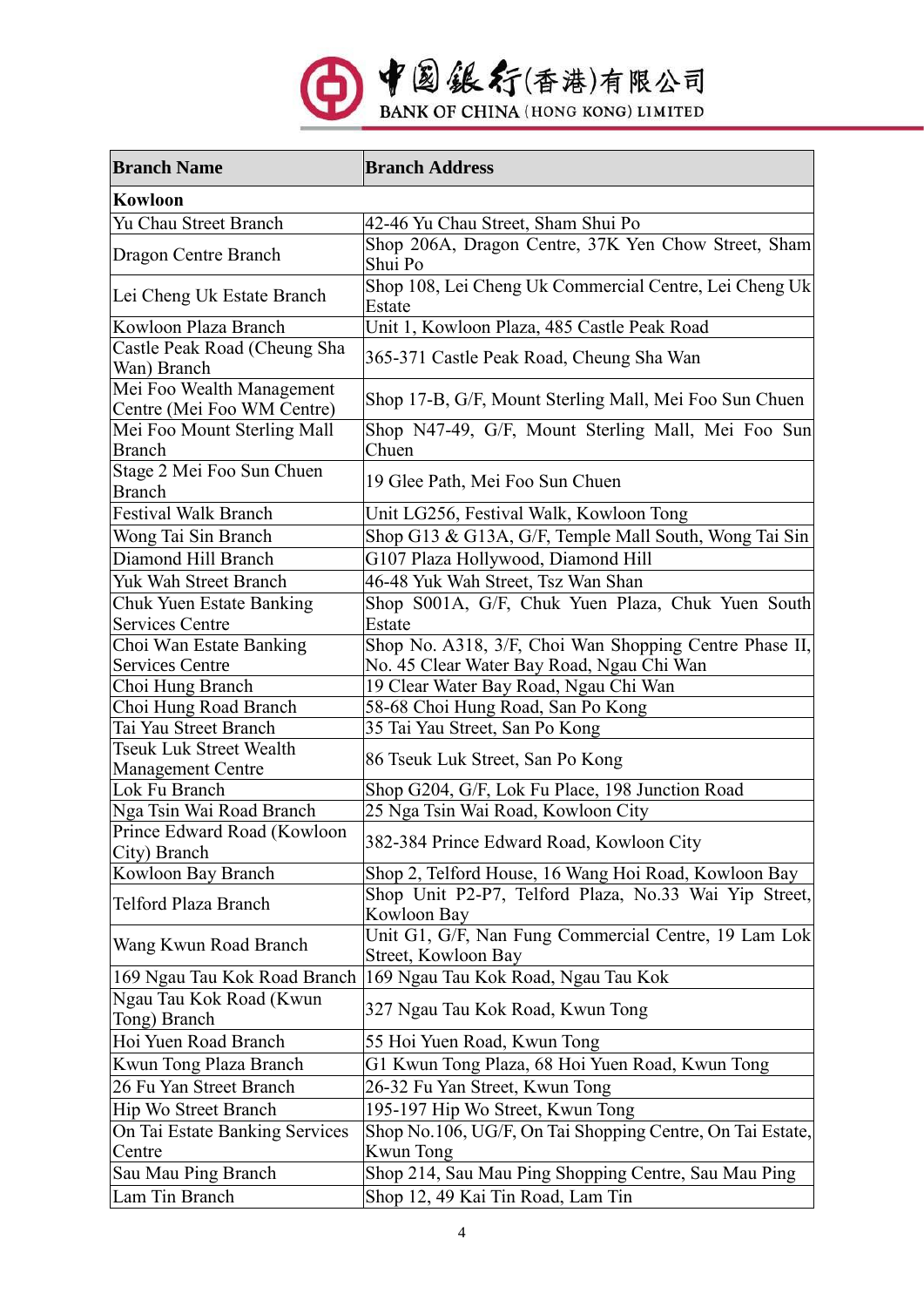

| <b>Branch Name</b>                            | <b>Branch Address</b>                                                               |  |
|-----------------------------------------------|-------------------------------------------------------------------------------------|--|
| <b>Kowloon</b>                                |                                                                                     |  |
| Yau Tong Branch                               | Shop G1-G27, Ka Fu Arcade, Yau Tong Centre                                          |  |
| <b>New Territories</b>                        |                                                                                     |  |
| <b>HKUST Branch</b>                           | The Hong Kong University of Science & Technology, Clear<br>Water Bay Road           |  |
| East Point City Branch                        | Shop Nos. 217 D-E, Level 2, East Point City, 8 Chung Wa<br>Road, Tseung Kwan O      |  |
| Metro City Branch                             | Shop 209, Level 2, Metro City Phase 1, Tseung Kwan O                                |  |
| Tseung Kwan O Plaza Branch                    | Shop 112-125, Level 1, Tseung Kwan O Plaza, Tseung Kwan<br>Ő                        |  |
| The Lohas Banking Services                    | Shop Unit 413, Level 4, The LOHAS, No. 1 Lohas Park                                 |  |
| Centre                                        | Road, Tseung Kwan O                                                                 |  |
| Sai Kung Branch                               | Shop No. 56 & 58, Sai Kung Town Centre, 22-40 Fuk Man<br>Road, Sai Kung             |  |
| Sheung Kwai Chung Branch                      | 7-11 Shek Yi Road, Sheung Kwai Chung                                                |  |
| Kwai Chung Road Branch                        | 1009 Kwai Chung Road, Kwai Chung                                                    |  |
| Ha Kwai Chung Branch                          | 192-194 Hing Fong Road, Kwai Chung                                                  |  |
| Kwai Chung Plaza Branch                       | A18-20, G/F Kwai Chung Plaza, 7-11 Kwai Foo Road, Kwai<br>Chung                     |  |
| Kwai Cheong Road Branch                       | 40 Kwai Cheong Road, Kwai Chung                                                     |  |
| Lei Muk Shue Branch                           | Shop 22, Lei Muk Shue Shopping Centre, Tsuen Wan                                    |  |
| Clague Garden Branch                          | Shop 1-3, Commercial Complex, Clague Garden Estate, 24<br>Hoi Shing Road, Tsuen Wan |  |
| <b>Texaco Road Branch</b>                     | Shop A112, East Asia Gardens, 36 Texaco Road, Tsuen Wan                             |  |
| Tsuen Wan Branch                              | 297-299 Sha Tsui Road, Tsuen Wan                                                    |  |
| Citywalk Branch                               | Shop 65 & 67-69, G/F, Citywalk, 1 Yeung Uk Road, Tsuen<br>Wan                       |  |
| Castle Peak Road (Tsuen Wan)<br><b>Branch</b> | G/F-1/F, Sin Ching Building, 201-207 Castle Peak Road<br>(Tsuen Wan), Tsuen Wan     |  |
| Castle Peak Road (Tsuen Wan)                  | Shop 1, G/F, Cheong Yiu Mansion, 167 Castle Peak Road                               |  |
| Wealth Management Centre                      | (Tsuen Wan), Tsuen Wan                                                              |  |
| <b>Sham Tseng Branch</b>                      | Shop G1 & G2, Rhine Garden, Sham Tseng                                              |  |
| Maritime Square Branch                        | Shop 115, Maritime Square, Tsing Yi                                                 |  |
| Maritime Square Wealth<br>Management Centre   | Shop 309A-B, Level 3, Maritime Square, Tsing Yi                                     |  |
| Cheung Fat Estate Branch                      | Shop No. 114D, G/F, Cheung Fat Plaza, Cheung Fat Estate,<br>Tsing Yi                |  |
| <b>Cheung Hong Estate</b>                     | Shop 102, G/F Commercial Centre No.1, Cheung Hong                                   |  |
| <b>Commercial Centre Branch</b>               | Estate, 12 Ching Hong Road, Tsing Yi                                                |  |
| Yuen Long (Hang Fat Mansion)<br>Branch        | 8-18 Castle Peak Road, Yuen Long                                                    |  |
| Yuen Long Branch                              | 102-108 Castle Peak Road, Yuen Long                                                 |  |
| Castle Peak Road (Yuen Long)<br><b>Branch</b> | 162 Castle Peak Road, Yuen Long                                                     |  |
| Kau Yuk Road Branch                           | 18-24 Kau Yuk Road, Yuen Long                                                       |  |
| Tuen Mun Town Plaza Branch                    | Shop 2, Tuen Mun Town Plaza phase II, Tuen Mun                                      |  |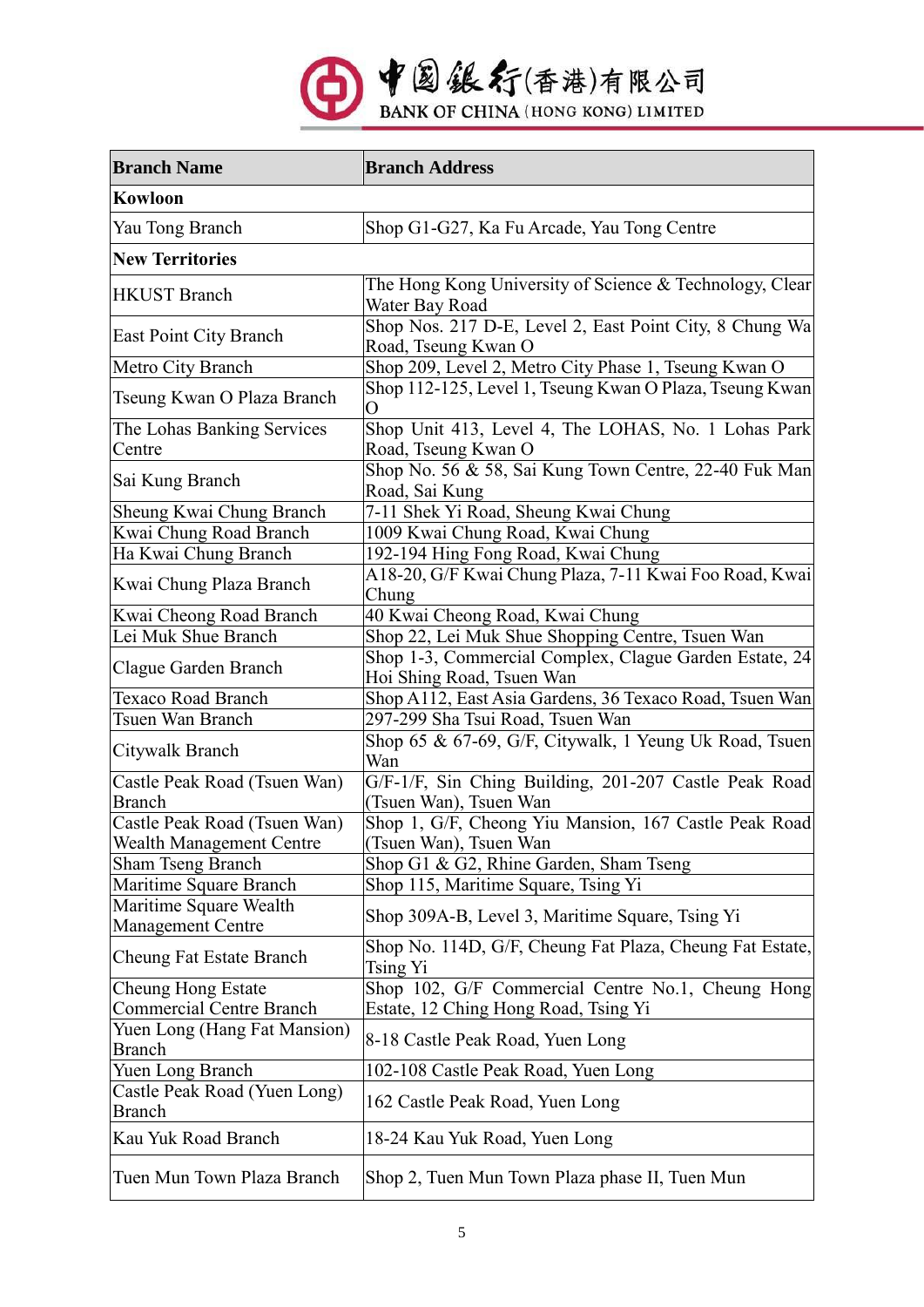

| <b>Branch Name</b>                                      | <b>Branch Address</b>                                                                               |  |
|---------------------------------------------------------|-----------------------------------------------------------------------------------------------------|--|
| <b>New Territories</b>                                  |                                                                                                     |  |
| Tuen Mun Wealth Management<br>Centre                    | Shop 5, Level 1, North Wing, Trend Plaza, Tuen Mun                                                  |  |
| Tuen Mun San Hui Branch                                 | G13-G14 Eldo Court, Heung Sze Wui Road, Tuen Mun                                                    |  |
| Kin Wing Street Branch                                  | 24-30 Kin Wing Street, Tuen Mun                                                                     |  |
| <b>Butterfly Estate Branch</b>                          | Shop Nos. R156 - R164, Level 1, Butterfly Plaza, Tuen Mun                                           |  |
| Leung King Estate Branch                                | Shop No. L221 and L222, Level 2, Leung King Plaza, Leung<br>King Estate, 31 Tin King Road, Tuen Mun |  |
| Venice Gardens Branch                                   | Shop13-15, G/F Venice Gardens, Leung Tak Street, Tuen<br>Mun                                        |  |
| Tin Shui Wai Branch                                     | Shop G65, G/F, +Woo (Phase 1), 12-18 Tin Yan Road, Tin<br>Shui Wai                                  |  |
| Tin Shui Estate Branch                                  | Shop No.G30, Tin Shui Shopping Centre, Tin Shui Wai                                                 |  |
| Tai Wai Branch                                          | 74-76 Tai Wai Road, Sha Tin                                                                         |  |
| Tai Wai Wealth Management<br>Centre                     | 37-47 Tai Wai Road, Sha Tin                                                                         |  |
| Sha Tin Branch                                          | Shop 20, Level 1, Lucky Plaza, 1-15 Wang Pok Street, Sha<br>Tin                                     |  |
| Sha Tin Wealth Management<br>Centre (Sha Tin WM Centre) | Shop 18, L1, Shatin Plaza, Shatin                                                                   |  |
| Lek Yuen Banking Services                               | Shop 2-3 on G/F & F2/F, Fook Hoi House, Lek Yuen Estate,                                            |  |
| Centre                                                  | 6 Lek Yuen Street, Sha Tin                                                                          |  |
| Sha Kok Estate Branch                                   | Shop 39, Sha Kok Shopping Centre, Sha Kok Estate, Sha Tin                                           |  |
| Lung Hang Estate Branch                                 | 103 Lung Hang Commercial Centre, Sha Tin                                                            |  |
| City One Sha Tin Branch                                 | Shop Nos.24-25, G/F, Fortune City One Plus, No.2 Ngan<br>Shing Street, Shatin                       |  |
| Fo Tan Branch                                           | Shop B1-1A, B2A-C, 1/F Shatin Galleria, 18-24 Shan Mei<br>Street, Shatin                            |  |
| <b>Science Park Banking Services</b><br>Centre          | Unit S041B, G/F, Lakeside 2, No. 10 Science Park West<br>Avenue, Hong Kong Science Park, Shatin     |  |
| Heng On Estate Branch                                   | Shop 203, 2/F Heng On Shopping Centre, Heng On Estate,<br>Shatin                                    |  |
| Ma On Shan Plaza Branch                                 | Shop 2103, Level 2, Ma On Shan Plaza, Sai Sha Road, Ma<br>On Shan                                   |  |
| Tai Po Branch                                           | 68-70 Po Heung Street, Tai Po Market                                                                |  |
| Kwong Fuk Road Branch                                   | 40-50 Kwong Fuk Road, Tai Po Market                                                                 |  |
| Tai Po Plaza Branch                                     | Unit 4, Level 1 Tai Po Plaza, 1 On Tai Road, Tai Po                                                 |  |
| On Chee Road Branch                                     | Shop 10 Level 1, Jade Plaza, 3 On Chee Road, Tai Po                                                 |  |
| <b>Fu Shin Estate Banking Services</b><br>Centre        | Shop G11, Fu Shin Shopping Centre, Tai Po                                                           |  |
| Fu Heng Estate Branch                                   | Shop 1-2, Fu Heng Shopping Centre, Tai Po                                                           |  |
| Luen Wo Market Branch                                   | 17-19 Wo Fung Street, Luen Wo Market, Fanling                                                       |  |
| Luen Wo Market Branch Safe<br>Box Service Centre        | Shop B, 10-16 Luen Shing Street, Luen Wo Market, Fanling                                            |  |
| <b>Fanling Centre Branch</b>                            | Shop 2D-E & H, Fanling Centre, Fanling                                                              |  |
| Flora Plaza Branch                                      | Shop 28, Flora Plaza, 88 Pak Wo Road, Fanling                                                       |  |
| Sheung Shui Branch                                      | 61 San Fung Avenue, Sheung Shui                                                                     |  |